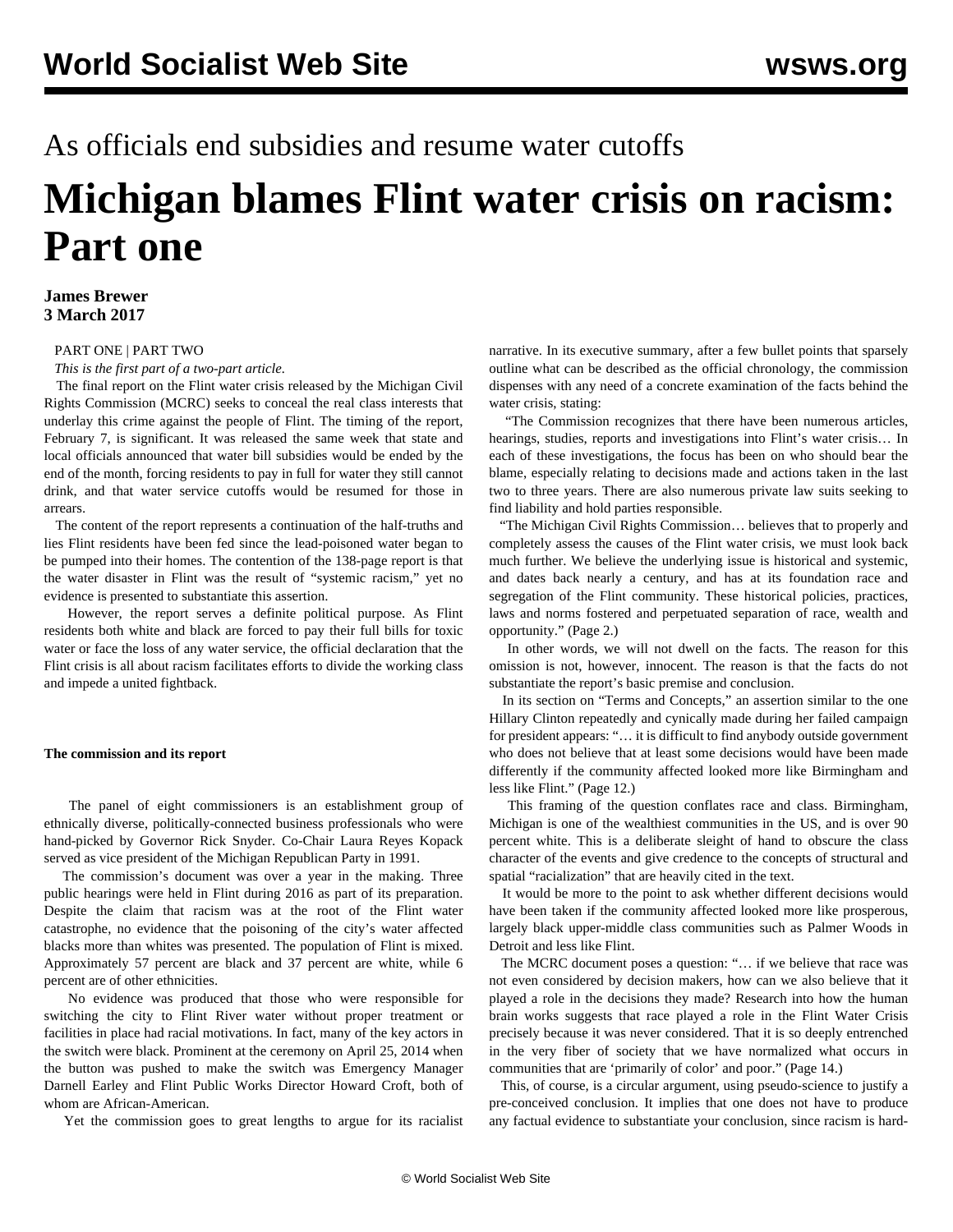wired in the human brain and determines what [white] people do without their even knowing it.

 One does not have to argue that racism played no role in the events in Flint to insist that it was not and is not the basic issue—that the poisoning of an entire urban population, largely poor and racially mixed, was above all an outcome of the ever more glaring and pervasive class divisions in America and the particularly criminal and money-mad inclinations of the financial oligarchy that dominates US society.

 The vacuous character of the report is expressed in the following passage: "We avoid the use of the word "racist" in this report. This should not be interpreted as a finding that it doesn't apply. Rather, we believe that there is a lack [of] consensus on a common definition of the term. If racist is only used to describe a person who overtly discriminates based upon a belief in white supremacy, then we have not found evidence it applies here. However, if racist is defined to include anyone who does anything that could be considered racism, then the word could rightfully appear throughout this report. As we have said and will repeat, racism does not require malicious intent." (Page 21.)

 In other words, the commission reserves the right to declare actions "racist" that are not actually carried out by racists. According to the above definition of racist—"anyone who does anything that *could be considered racism* "—every man, woman and child on the face of the earth is a racist. Aside from its misanthropic content, this definition renders the term itself useless and meaningless from an objective standpoint.

#### **What actually happened in Flint?**

 The removal of the city of Flint from its 50-year source of treated Lake Huron water provided by the Detroit Water and Sewerage Department (DWSD) to draw water instead from the polluted Flint River was a product of deep-going economic processes that go unmentioned by the MCRC.

 Flint was the birthplace of General Motors in 1908 and a major center of automobile production until the late 1980s. Huge factories employing tens of thousands shaped the life of the city. In the northeast of the city was a 235-acre complex called Buick City. Some 80,000 GM employees worked in Flint at its height, with good-paying jobs and benefits. Almost 300,000 people lived in Flint.

 The deliberate corporate policy of deindustrialization hit Flint hard. Hundreds of thousands of jobs were wiped out, not just in Flint but across the country.

 The American phenomenon called the "Rust Belt" included Michigan. In Flint, GM withdrew, leaving behind concrete slabs and toxic waste dumps. From once having one of highest standards of living in the country, the city became one of the nation's poorest. The United Auto Workers union completed its transformation from a bureaucratically controlled defensive organization of the working class to a corporatist arm of the corporations and the state, working with GM to close plants, destroy jobs, slash wages and benefits and intensify the exploitation of the workforce.

 The growth of poverty brought the associated evils of petty crime, drugs, disease. The population dwindled to 100,000. GM now employs only a few thousand in Flint.

 The MCRC fails to mention the 2008-2009 collapse of the banking system resulting from the bursting of the housing market bubble. Widespread predatory lending based on the false promise of everincreasing home values lured working families into gambling their futures on the market value of their homes. Millions lost their homes across the country, while the banks that had caused the crisis were bailed out by the

federal government to the tune of trillions of dollars.

 Bankers and speculators had to find new ways of generating profits under conditions of a drastically declining economy.

 Bankruptcy became a vehicle of choice to enable capitalism to extract a higher rate of profit from the working class. Under the direction of Obama's Auto Task Force, GM and Chrysler filed for bankruptcy, closing factories and laying off workers. More significantly, with the agreement of the UAW, contracts were pushed through that cut the wages of all newhires in half and slashed the benefits of the workforce.

 The success of these attacks spurred the drive against public-sector workers. Michigan Governor Snyder transformed the existing emergency manager laws—even after they were overturned in a popular voter referendum—to enable the plundering of Detroit, particularly the massive DWSD water system that supplied Flint's water. Under Detroit Emergency Manager Kevyn Orr, laws were passed allowing speculators to override previous legal protections and open up public assets to plunder by private interests.

 This pamphlet presents a selection from the record of the WSWS as the crisis unfolded.

 During the Detroit bankruptcy eligibility trial in October, 2013, New York investment banker Kenneth Buckfire spoke for the financial speculators eyeing the water department, saying, "The only way is to sell it or privatize it. Several private equity firms have expressed interest, but only if they can charge higher rates."

 As a result of the corruption of Detroit officials, particularly under Mayor Kwame Kilpatrick, and increases in interest charges by the bondholders, water rates charged by the DWSD increased continually. In addition, between 2011 and 2012, Flint authorities tacked on their own increases, resulting in a 110 percent increase in residents' water bills.

 In Southeast Michigan, a "water war" had been brewing for years. The DWSD rate increases served as fuel for the campaign of Genesee County Drain Commissioner Jeff Wright to build a separate untreated water pipeline from Lake Huron just six miles to the north of the DWSD pipeline that delivered treated water to Flint.

 Wright has been plotting this project—called the Karegnondi Water Authority (KWA)—since 2007. Though it is ostensibly a municipal water system, the \$300 million KWA construction project has already generated profits for private entities, specifically engineering firm L. D'Agostini & Sons with a \$24.6 million contract; American Cast Iron Pipe Company, contracted to produce 67 miles of pipe for \$84.1 million; Zito Construction Company, with a \$7 million contract to lay the pipeline; E&L Construction Group, \$11.78 million to build an intermediate pumping station; and of course the bondholders, who financed the operation and stand to make a healthy profit.

 The attraction of the pipeline plan for state authorities was not, as is commonly asserted, that it would save the city of Flint money on its longterm water rates. Governor Snyder's state treasurer, Andy Dillon, a Democrat, overrode the recommendations of a cost-basis study he contracted advising the state not to proceed with the project, and gave the project the go-ahead. The real attraction was the water—a commodity needed by everyone, rich or poor—as an investment opportunity.

 Wright sold the plan, first to the state of Michigan, then to the city of Flint. While under state Emergency Manager Gerald Ambrose, a meeting of the Flint City Council was pressured into voting for the plan, even though the body officially had no authority to do so under Michigan's emergency management law. Snyder and the state government wanted the local vote to absolve it of any responsibility if anything went wrong.

 In its rapacious desire to move forward with the KWA, the state authorized the disconnection from DWSD water while the KWA pipeline construction had barely begun, choosing in the interim, since no plan was ever budgeted, to use the "free water" of the Flint River as the city's water source.